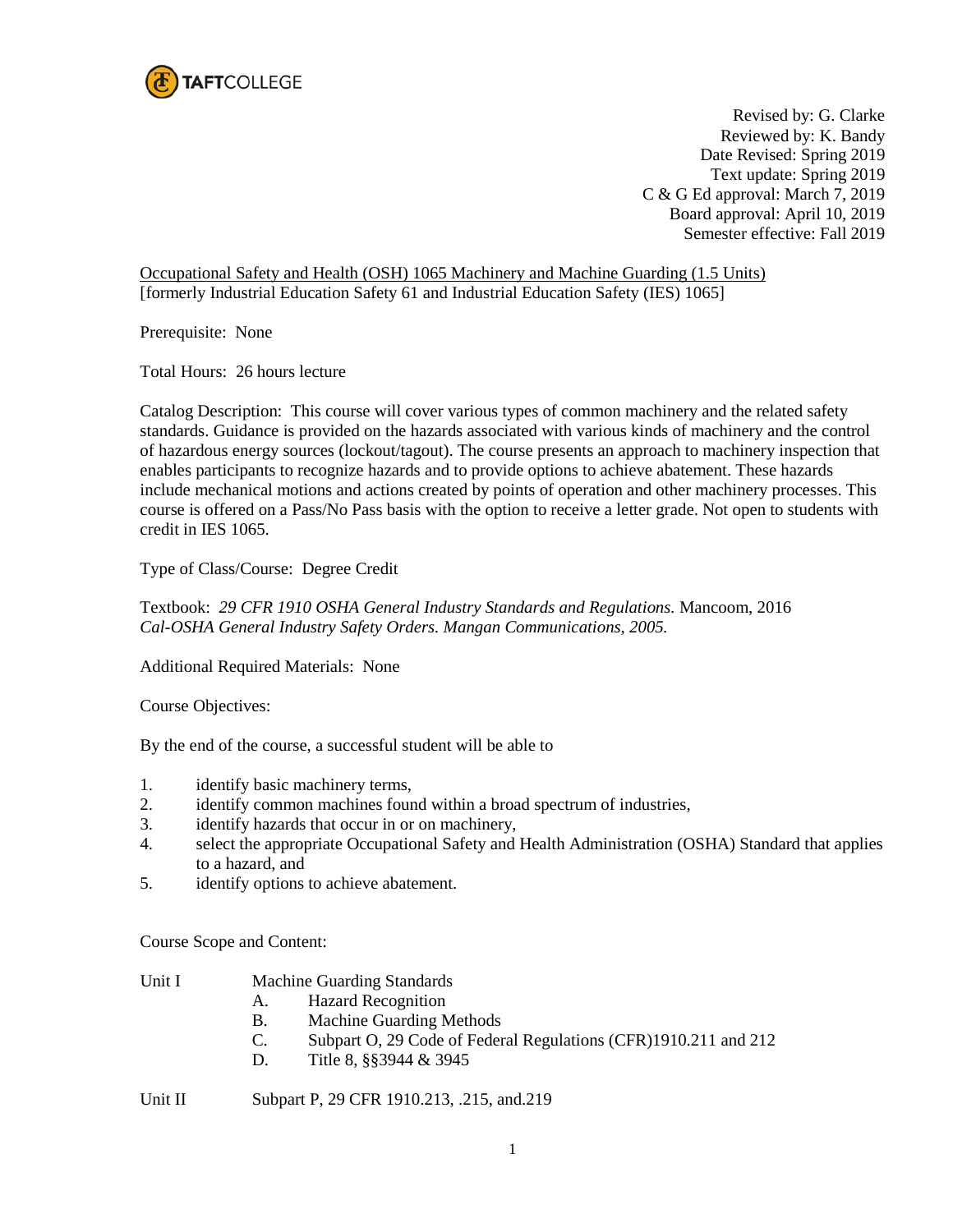

| Unit III | Site Inspection |                                            |  |
|----------|-----------------|--------------------------------------------|--|
|          | А.              | Subpart O, 29 CFR 1910.216, .217, and .218 |  |
|          | B.              | Title 8, §§3328                            |  |
|          | $\mathbf{C}$    | <b>Industrial Robots</b>                   |  |
| Unit IV  | Site Inspection |                                            |  |
|          |                 | $0.1 \t{1.00}$ $0.0$ $0.1010$ $1.1010$     |  |

- A. Subpart J, 29 CFR 1910, Lockout/Tagout
- B. Inspection Write ups

Learning Activities Required Outside of Class: None

Methods of Instruction:

- 1. Lecture<br>2. Group ex
- Group exercises

Methods of Evaluation:

- 1. Written final exam<br>2. Performance observe
- Performance observation

Supplemental Data:

| TOP Code:                    | 095670: Indus Occupational Safe Health |
|------------------------------|----------------------------------------|
| <b>SAM Priority Code:</b>    | C: Clearly Occupational                |
| <b>Distance Education:</b>   | Online; Offline                        |
| Funding Agency:              | Y: Not Applicable(funds not used)      |
| Program Status:              | 1: Program Applicable                  |
| Noncredit Category:          | Y: Not Applicable, Credit Course       |
| <b>Special Class Status:</b> | N: Course is not a special class       |
| <b>Basic Skills Status:</b>  | N: Course is not a basic skills course |
| Prior to College Level:      | Y: Not applicable                      |